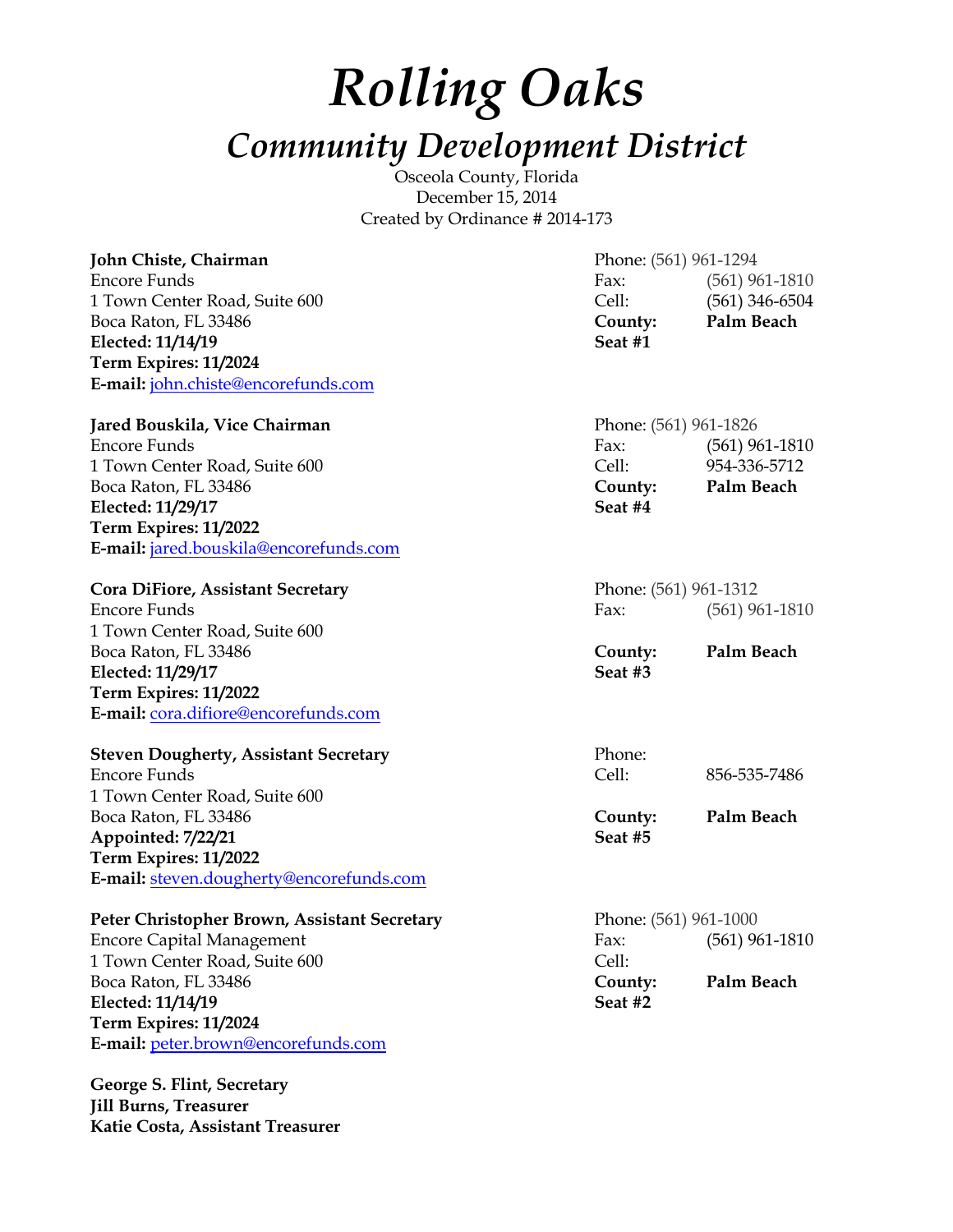### **Rolling Oaks CDD District Directory**

**Engineer** Phone: 407-207-9088

GMS - CF Fax: 407-839-1526

**Underwriter** Phone: 305-692-4124 Jon Kessler Support: Debbie Stocker

| Phone: | 407-566-7171 |
|--------|--------------|
| Cell:  | 407-446-8250 |

**Underwriter Counsel Phone:** 602-528-4843

**Bond Counsel** Phone: 561-650-7945 Steve Sanford Cell: 561-248-5303

**District Counsel** Phone: 813-901-4944 Mark K. Straley Support (Cc's): @srwlegal.com: Straley & Robin John Vericker (jvericker) 1510 W. Cleveland Street Vivek Babbar (vbabbar) Tampa, FL 33606 Lynn Butler (lbutler) **E-mail**: mstraley@srwlegal.com

Dave Schmitt Fax: 407-207-9089 Dave Schmitt Engineering, Inc. 12301 Lake Underhill Road, Suite 241 Orlando, FL 32828 **E-mail**: dave.schmitt@dseorl.com

### Financial Advisor/District Manager Phone: 407-841-5524

George Flint 219 E. Livingston Street Orlando, FL 32801 **E-mail:** gflint@gmscfl.com

FMSBonds, Inc. The extension of the extension of the dstocker@fmsbonds.com 20660 W. Dixie Highway Jason Selbach North Miami Beach, FL 33180 jselbeach@fmsbonds.com **E-mail:** jkessler@fmsbonds.com

### **Developer**

James Bagley Encore Housing Opportunity Fund II, LP (Rolling Oaks Splendid, LLC) 1530 Celebration Blvd., Suite 405 Celebration, FL 34747 **E-mail:** jbagley@bagleylangan.com

Pedro Miranda Pedro Hernandez Squire Patton Boggs (US) LLP pedro.hernandez@squirepb.com 200 South Key Biscayne Blvd., Ste. # 4100 Miami, FL 33131 **E-mail:** pedro.miranda@squirepb.com

Greenberg Traurig P.A.

*6/2/2022* 2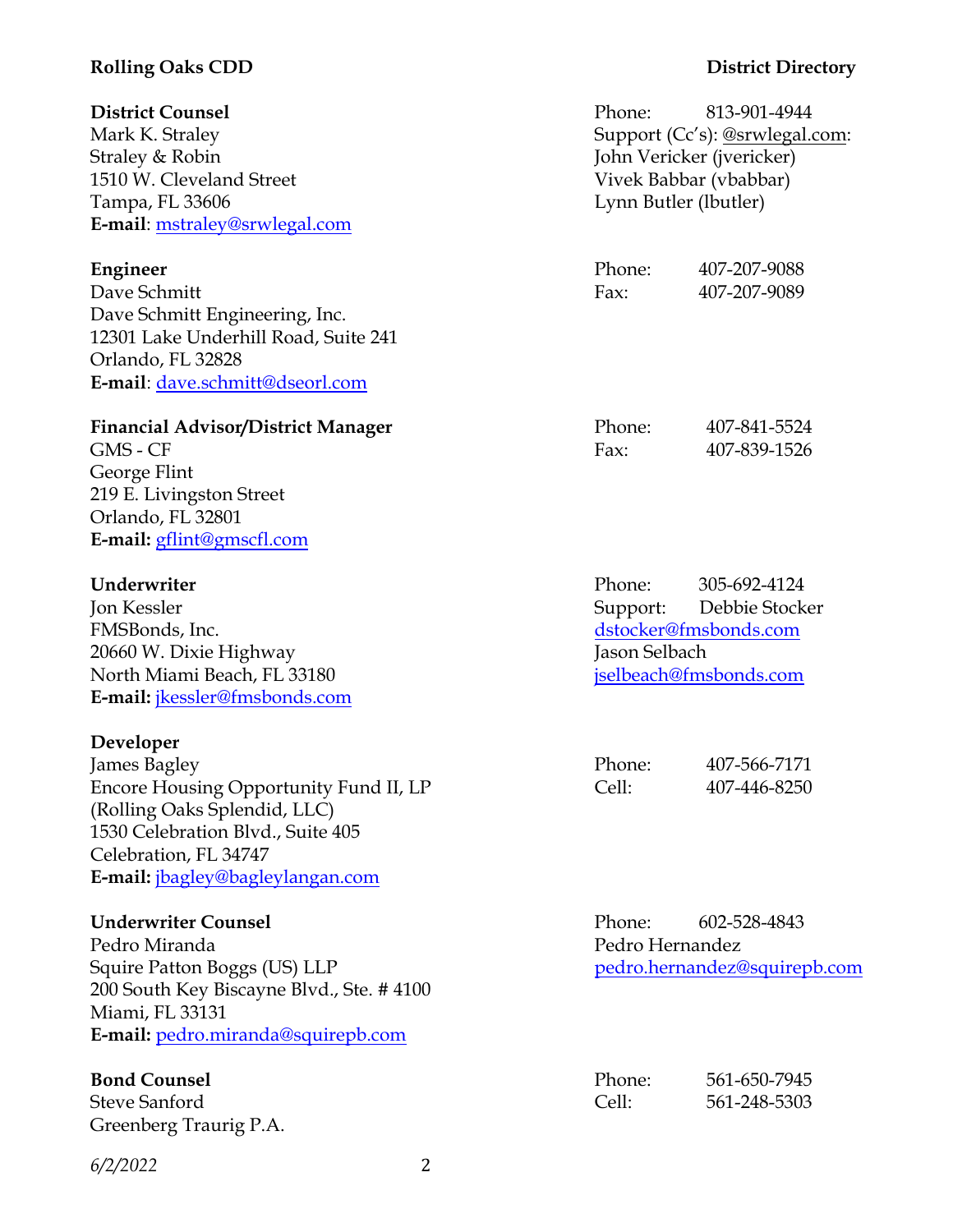# **Rolling Oaks CDD District Directory**

| 777 South Flagler Drive, Ste. #300<br>West Palm Beach, FL 33401<br>E-mail: sanfords@gtlaw.com                                                                      | Vanessa Lowry<br>lowryv@gtlaw.com |                              |
|--------------------------------------------------------------------------------------------------------------------------------------------------------------------|-----------------------------------|------------------------------|
| <b>Trustee</b><br>Vladimir Munoz<br>Regions Bank<br>10245 Centurion Parkway, 2 <sup>nd</sup> Floor<br>Jacksonville, FL 32256<br>E-mail: Vladimir.munoz@regions.com | Phone:<br>Fax:                    | 904-565-7970<br>205-261-7940 |
| <b>Trustee Counsel</b><br>Jean Mangu<br><b>Edward Cohen</b><br>200 W. Farsyth Street, Suite 1300<br>Jacksonville, FL 32202<br>Email: jmangu@edcolaw.com            | Phone:                            | 904-482-0453                 |
| <b>District Manager</b><br><b>GMS-CF</b><br>George Flint<br>219 E. Livingston St.<br>Orlando, FL 32801<br>E-mail: gflint@gmscfl.com                                | Phone:<br>Fax:                    | 407-841-5524<br>407-839-1526 |
| <b>Supervisor of Elections, Osceola County</b><br>Mary Jane Arrington<br>2509 E. Irlo Bronson Memorial Highway<br>Kissimmee, FL 34744                              | Phone:<br>Fax:                    | 407-742-6000<br>407-742-6001 |
| <b>Osceola County Tax Collector</b><br>Patsy Heffner<br>2501 E. Irlo Bronson Memorial Highway<br>Kissimmee, FL 34744                                               | Phone:<br>Fax:                    | 407-742-4000<br>407-742-4037 |
| <b>Clerk of the Board of Commissioners</b><br>Armando Ramirez<br>Administration Bldg.<br>One Courthouse Square, Ste. 2400<br>Kissimmee, FL 34742                   | Phone:<br>Fax:                    | 407-343-2305<br>407-343-2310 |
| <b>Osceola County Property Appraiser</b><br>Katrina Scarborough<br>2505 E. Irlo Bronson Memorial Highway<br>Kissimmee, FL 34744                                    | Phone:<br>Fax:                    | 407-742-5000<br>407-742-4900 |